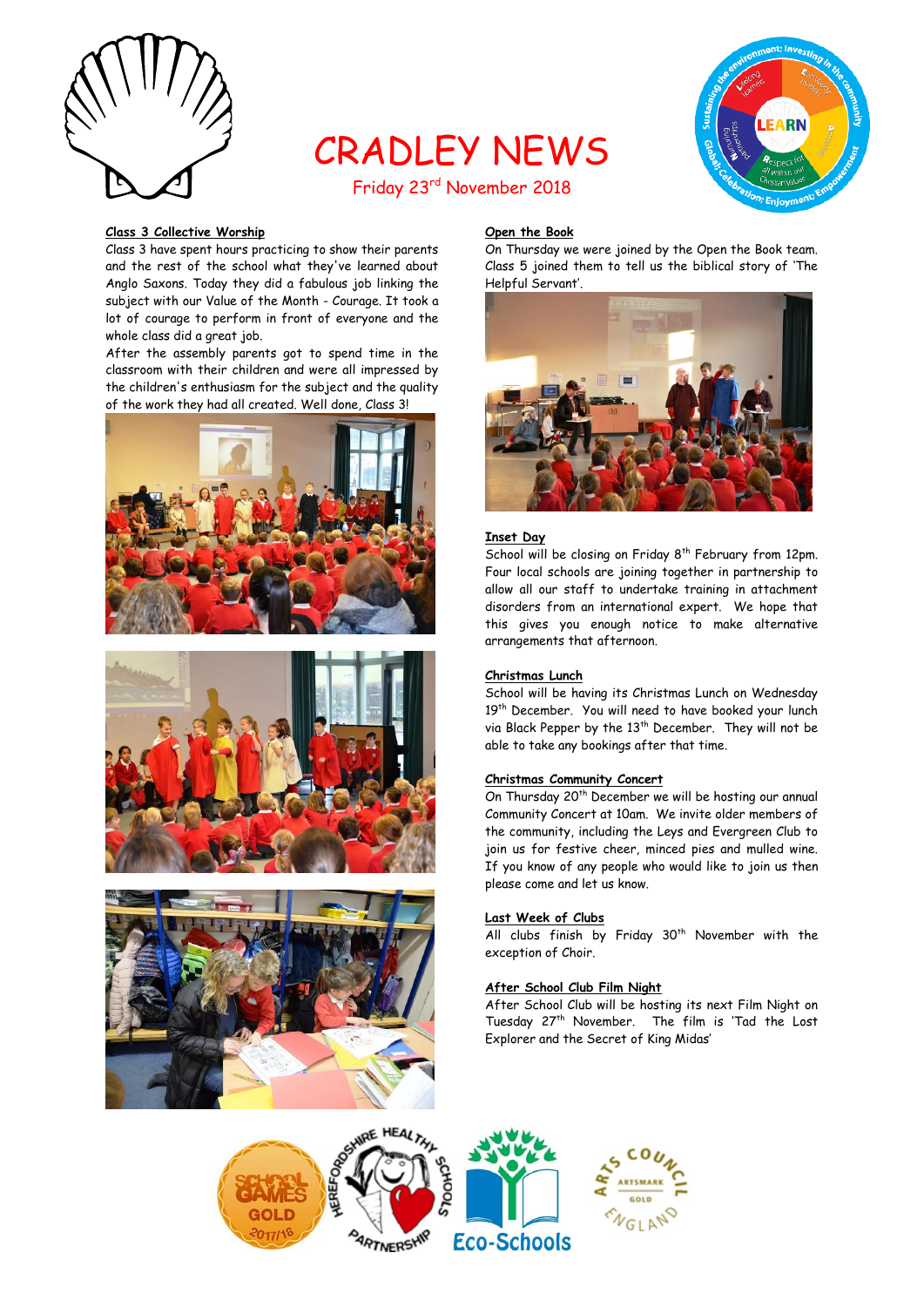# **Water Bottles**

Please can you make sure that your child has a water bottle in school every day. Remember that they should only be filled with water; squash is not allowed.

#### **Road Closure**

Yesterday, I received this correspondence from Herefordshire Council.

I am writing to inform you that work to replace the bridge deck of Storesbrook Bridge, situated on the B4214 between Staplow and Ledbury (Bromyard Road) has **been postponed until the beginning of January 2019.**

You will recall from earlier emails that Storesbrook Bridge was scheduled to close on Wednesday, 28 November 2018 and reopen in February 2019. However, the new replacement bridge deck, which is being constructed off-site, will arrive later than originally anticipated.

**This means that the bridge will now remain open over the Christmas and New Year period and close in early January 2019.** 

While preparatory works could progress prior to the bridge's arrival, there is no benefit to users in closing the structure for longer than absolutely essential. It is therefore necessary to push the entire work programme back to maintain the minimum 13-week closure period necessary.

The bridge will continue to be inspected on a regular basis to ensure it remains safe to use but, assuming that it does not have to be closed early on safety grounds, it will now close in early January and reopen in early April 2019.

Apologies for any inconvenience the change in closure plan may cause you. I will be writing to update you on new closure dates and other arrangements during December.

# **FOCS - Friends of Cradley School**

**Rags to Riches.** We hope you have seen the Rags to Riches banner outside the school, and have received a Rags to Riches flier and bag to put your unwanted clothes etc in. Please remember to collect bags from friends and neighbours on Monday night, and bring all your donations to school by **9am this Tuesday** (27th November).

**Cradley Village Hall Christmas Fair.** Thank you to all those who have volunteered to help out with our FOCS stall on **Saturday 1st December, 10.30 – 3pm** whether it is with provisions, prizes, creating the games, or the offer of an hour or so on the stall. We are outside under a shelter so do wrap up warm if you're planning on visiting our stall (we hope you are!). If you can help, we'd welcome more volunteers as it lightens the load for us all. Annie Meager and Lucy Burton have arranged some fun Christmas games which are easy to explain, and are currently putting together a rota based on availability. We will contact volunteers directly to share details so that we all know what we're doing on the day.

**Christmas!** We'll be asking for a number of donations such as mince pies, bottles, giftables, etc for Christmas events over the next few weeks. We know this may seem a lot to ask, but we really want this to be special for all the school children, as well as help raise funds for the extras while they're at school.

**Non-uniform Day.** School have kindly accommodated a non- uniform day to support FOCS next Friday (30<sup>th</sup> November). In exchange for choosing the clothes you wear to school that day, we are asking for a nice bottle of something, for our tombola stall.

School Christmas Fair - Friday 14<sup>th</sup> December, 3pm.

Preparations are in progress and thank you all those who have already volunteered to help out! We would still welcome any contributions and offers of help before, during and after the event. Please let Grace Lyndon know or leave your contact details via Home Liaison books.

A reminder about **Santa's Secret Gift Shop**. Are you clearing out your cupboards in preparation for Christmas? Any unwanted gifts or items you could donate to Santa's Secret Gift Shop would be hugely welcome, plus any remnants of wrapping paper, etc. There will be a box in the foyer  $w/c$  4<sup>th</sup> December to put your contributions in, such as small gifts for parents, siblings, grandparents etc. Any questions please contact Daff Tambling (Rudi Class 3 and Clem class 1) or Zoe Price (Stanley Class 3 and Tilly Class 5), or via school.

Thank you to Sally Clarke (of apple-juicing fame!) and her team of helpers who are going to be helping collect, store, and ticket the bottles from the non-school uniform day, ready for running our Tombola stall at the fair. And thank you to families in FOCS who have been in touch with a certain Christmassy person to arrange a visit to our fair. They have had to be good all year!!

**FOCS Vacancy**. FOCS are still looking for a Secretary, if anyone has time to help out it would be greatly appreciated. Please let school know.

Please remember to use our Easyfundraising link when you are making purchases on line. [https://www.easyfundraising.org.uk/causes/friends](https://www.easyfundraising.org.uk/causes/friendsofcradleyschool/) [ofcradleyschool/](https://www.easyfundraising.org.uk/causes/friendsofcradleyschool/) FOCS will receive a percentage of your costs at no extra cost to you.

#### **Cradley Scout Group**

We will be saying goodbye to Gian Fazey-Koven at the end of this term. She has been an excellent Assistant Leader with our Cubs section and we will miss her. We are looking for a new assistant leader to join our Cubs team. The Scouts section is also looking for helpers and Leaders. It's a great opportunity to pass on your skills, learn some new ones and have great fun. There's plenty of training provided so if you're interested please get in touch via our Facebook page or via school to James or Lucy Burton.

We'll be running some fun games at Cradley Village Christmas Fair so come and join us for some festive fun. James Burton, Cub Leader

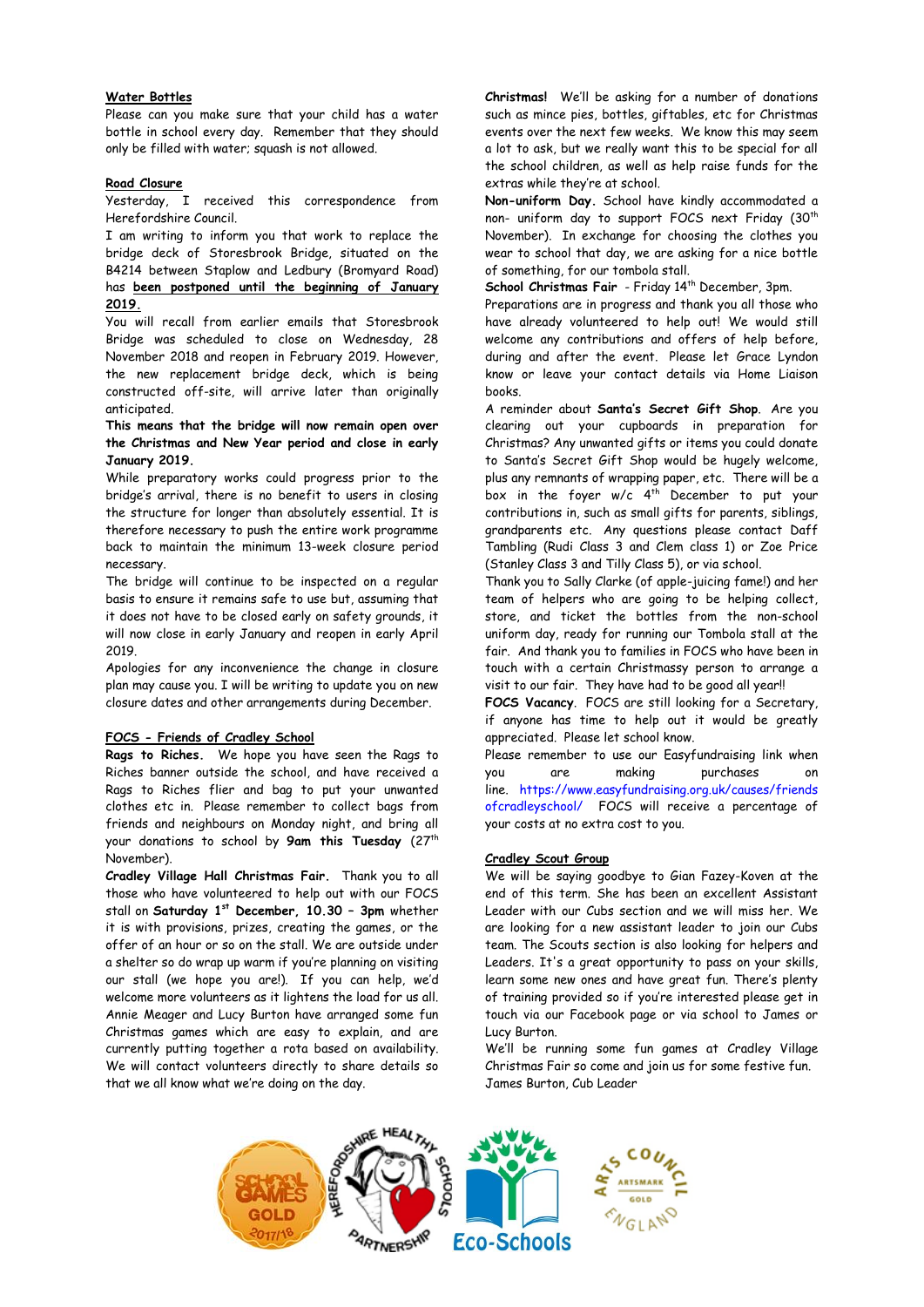## **Nursery**

In Nursery this week we have been looking at the story The Little Red Hen. The children have really enjoyed listening to the story and have brought the story into their play. We've been in P.E on Monday with Carol acting out the story using bean bags for our seeds and at the end of making our bread we all enjoyed some toast together. Nursery have loved joining in with Nativity song practise this week and the songs have become a huge hit with everyone, including the staff! We've also explored technology further this week and what better way to explore it than to order the ingredients for biscuits with Lauren. Flour! Flour has decorated nursery this week and the children have thoroughly enjoyed mixing different coloured powder paints into the flour. On Wednesday we turned the flour red for our 'Little Red Hen' and with lots of different measuring equipment we have measured out the flour to make bread. On Friday, Carol and Charlie made cheesy scones with the children to finish off our fantastic week



#### **Class 1**

What a busy week. Before stepping into rehearsals on the stage next week, we have been meeting up with Class 2 and Nursery at the end of each afternoon to run through the songs. In Reception phonics we have been learning to read and write sentences this week. We are really proud of the progress the children have made to be able to get to this point. In maths we have been looking at number sentences and ways of making five. We enjoyed a bit of Bollywood dancing in PE this week and practising our agility skills in REAL PE. Class 3's assembly was brilliant this week and we enjoyed watching some older siblings perform. Next week we are looking forward to meeting and working with our Spring Term Student from Worcester University and working in collaboration with the University Mentors.



# **Class 2**

This week in Class 2 we have enjoyed some Active Maths. We went onto the playground and found clues. Once we had solved the problem the answer led us to the next question! As well as practising our maths skills we also had the change to do some exercise and have fun. We are hoping to fit in some Active Maths every Friday from now on. We are working hard on our Nativity play and have been very impressed by how well some of the children have been learning their lines! Next week we will be practising on the stage.

#### **Class 3**

What a lovely week for Class Three. We spent lots of time preparing for our Collective Worship, which involved acting, singing, musical instruments and dressing up (what's not to like?). Then we began a Run Around Maths lesson on the playground to kick off our fractions unit. This just happened to be as it started snowing, which only made it even more exciting! In topic we have studied the artefacts found at Sutton Hoo and have begun to find out how the Anglo-Saxons made everyday objects, such as pots and clothes. In Science, Year Three have been finding out about famous scientists and the Year Fours have been conducting experiments on electrical circuits.

#### **Class 4**

This week, in Maths, Class 4 have been identifying properties of 2d shapes, for example if they have perpendicular lines, parallel lines and equal angles. In English we have been writing our final poems about the war, we have planned them, drafted them and then written them on to tracing paper which we have stuck on to an oil pastel picture we have created to develop the imagery of remembrance. In the afternoons we have learned about deforestation in the Amazon Basin, looking at a report and some of us even analysed the data of deforestation, we then wrote arguments for and against. We developed this further in a philosophy session where we watched the short film, There's a Ran-Tan in my bedroom, asked big questions which developed from it and then debated these as a class.